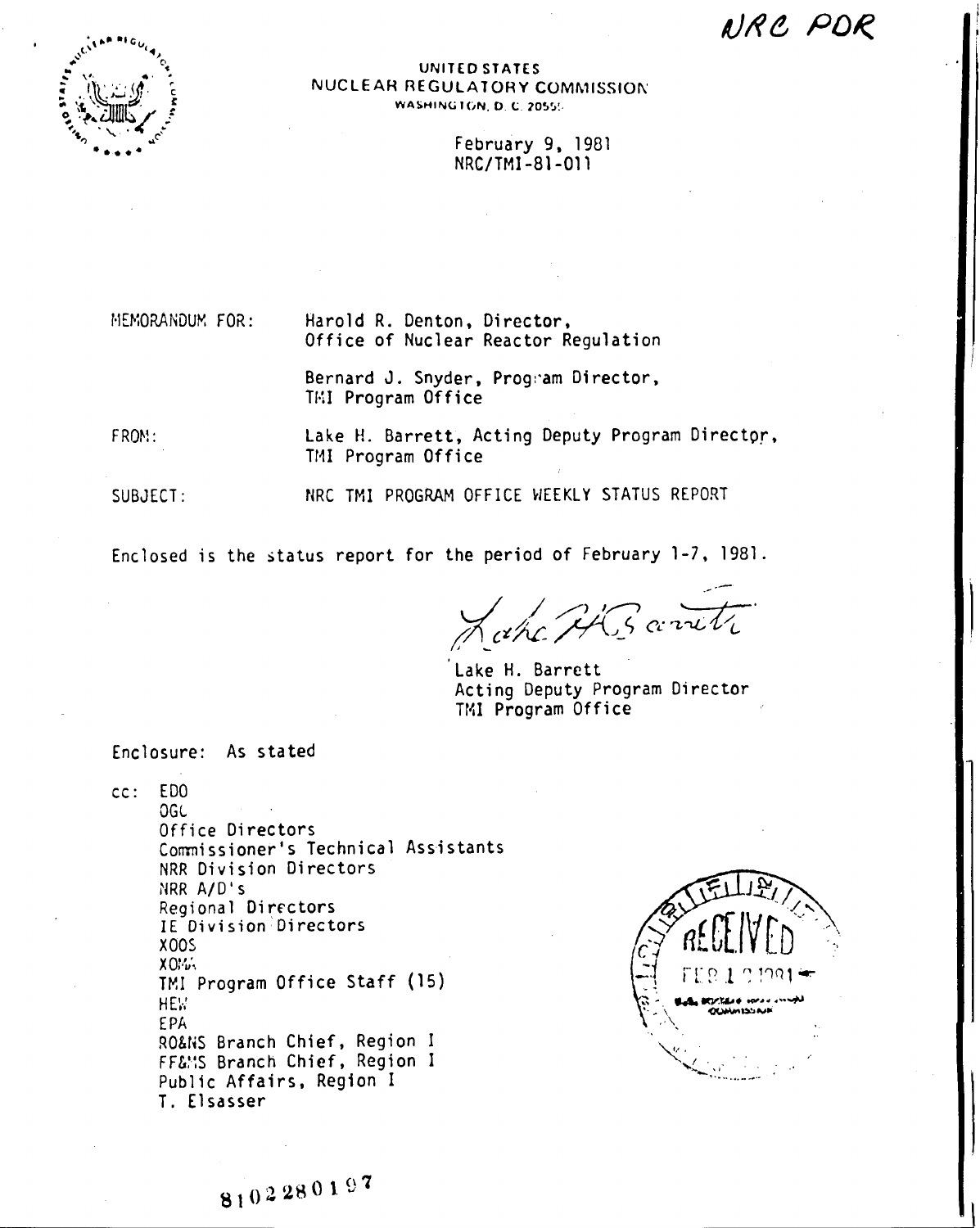Week of February 1-7. 1981

Plant Status

Core Cooling Mode: Heat transfer from the reactor coolant system (RCS) loops to reactor building ambient.

Available Core Cooling Nodes: Long-term cooling "B" (once through steam generator-B); decay heat removal systems.

RCS Pressure Control Mode: Standby pressure control (SPC) system.

Backup Pressure Control Mode: One decay heat removal pump to supply pressure in conjunction with variable recirculation back to the borated water storage tank (BWST).

Major Parameters (as of 0500, February 6, 1981) (approximate values) Average Incore Thermocouples: 122°F Maximum Incore Thermocouple: 152°F

RCS Loop Temperatures:

| Hot Leg                                                                                                   | 119°F                     | ĸ<br>$123^{\circ}$ F             |
|-----------------------------------------------------------------------------------------------------------|---------------------------|----------------------------------|
| $\begin{array}{c} \textsf{cold Leg} \end{array} \begin{array}{c} \textsf{(1)} \ \textsf{(2)} \end{array}$ | $67^{\circ}$ F<br>$67°$ F | $67^{\circ}$ F<br>$67^{\circ}$ F |

Res Pressure: 105 psig

Reactor Building: Temperature: 62°F Water level: Elevation 290.6 ft. (8.1 ft. from floor) via penetration 401 manometer Pressure: -0.2 psig (Heise) Concentration: Kr-85 activity was less than detectable in the sample taken prior to the reactor building entry on 2/3/81. A purge was in progress for the entry.

Effluent and Environmental (Radiological) Information

1. Liquid effluents from TMI site released to the Susquehanna River after processing. were made within the regulatory limits and in accordance with NRC requirements and City of Lancaster Agreement dated February 27. 1980.

During the period January 30. 1981. to February 5. 1981. the effluents contained no detectable radioactivity at the discharge point although individual effluent sources which originated within Unit 2 contained minute amounts of activity. Calculations indicate that less than one millionth (0.000001) of a curie of cesium-137 was discharged. This represents less than 0.00001% of the permissable total liquid activity as specified in Technical Specifications for operational commercial reactors.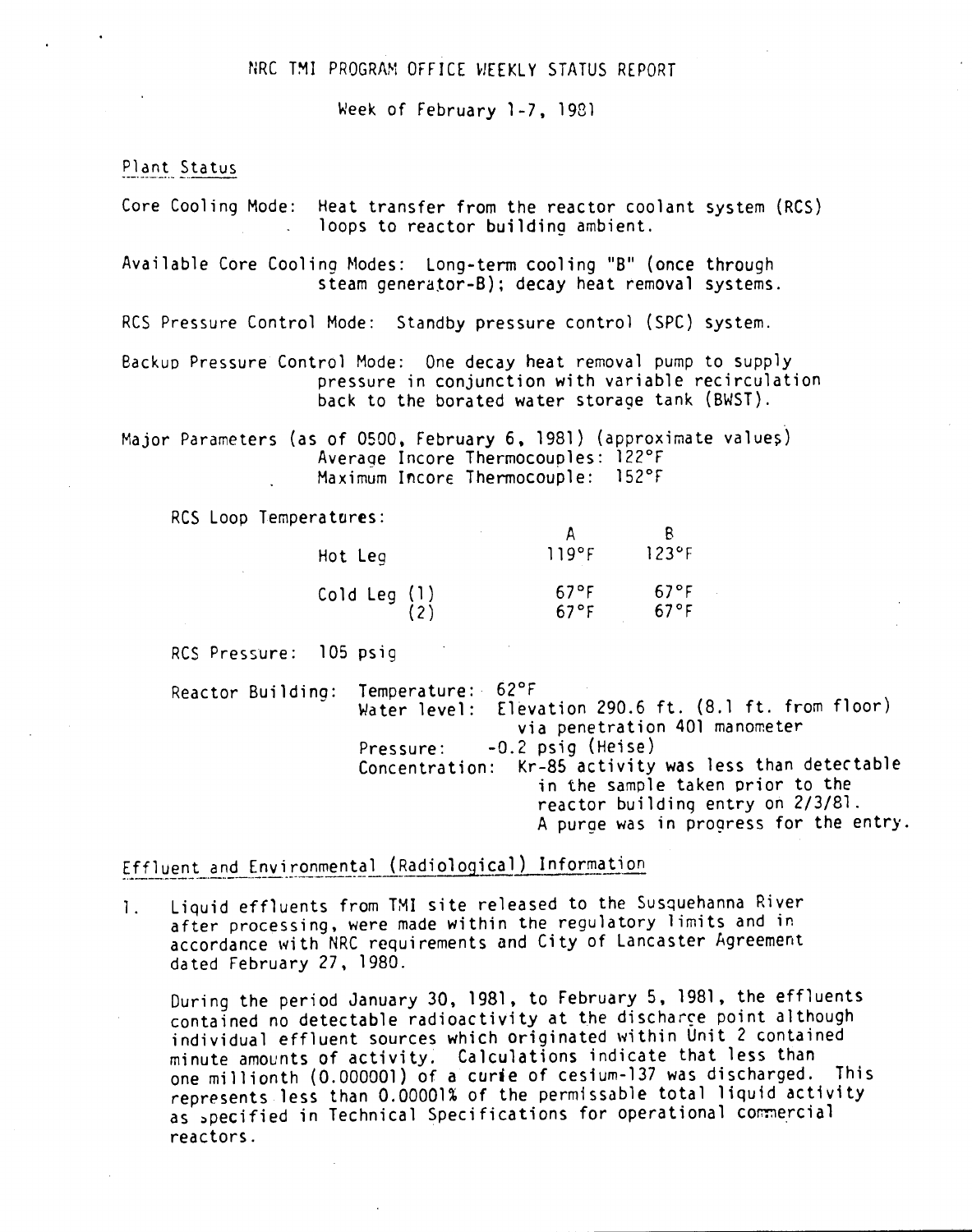- 2. EPA Environmental Data. Results from EPA monitoring of the environment around the TMI site were as follows:
	- The EPA measured Krypton-85 (Kr-85) concentrations (pCi/m<sup>3</sup>) at several environmental monitoring stations and reported the following results:

| Location           | January 23 - January 30, 1981 |  |  |  |
|--------------------|-------------------------------|--|--|--|
|                    | (pCi/m <sup>3</sup> )         |  |  |  |
| Bainbridge         | 23                            |  |  |  |
| Goldsboro          | 32                            |  |  |  |
| Observation Center | 21                            |  |  |  |
| Middletown         | 28                            |  |  |  |

All of the above levels of kr-85 are considered to be backaround levels.

- No radiation above normally occarring background levels was detected in any of the samples collected from the EPA's air and gamma rate networks during the period from January 30, 1981, through February 4, 1981.
- 3. NRC Environmental Data. Results from NRC monitoring of the environment around the TMI site were as follows:
	- The following are the NRC air sample analytical results for  $\overline{a}$ the onsite continuous air sampler:

| Sample | Period | $I-131$ $Cs-137$ | $(uCi/cc)$ $(uCi/c.)$ |
|--------|--------|------------------|-----------------------|
|        |        |                  |                       |

HP-253 January 28. 1981-February 4. 1981 <9.2 [-14 <9.2 E-14

No reactor related radioactivity was detected.

- 4. licensee Radioactive Material and Radwaste Shipments. The following shipments were made:
	- On Monday. February 2. 1981. a 40 ml Unit 2 reactor coolant  $-$ sample was sent to Babcock and Wilcox (B&W). Lynchburg. Virginia.
	- On Friday. February 6. 1981. a 1,000 ml sample from the Unit 1  $-$ Waste Evaporator Condensate storage tank B was sent to Teledyne Isotopes, Westwood, New Jersey.

On Friday, February 6, 1981. 13 air sample filters were sent to Teledyne Isotopes. Westwood, New Jersey.

 $\mathsf{l}$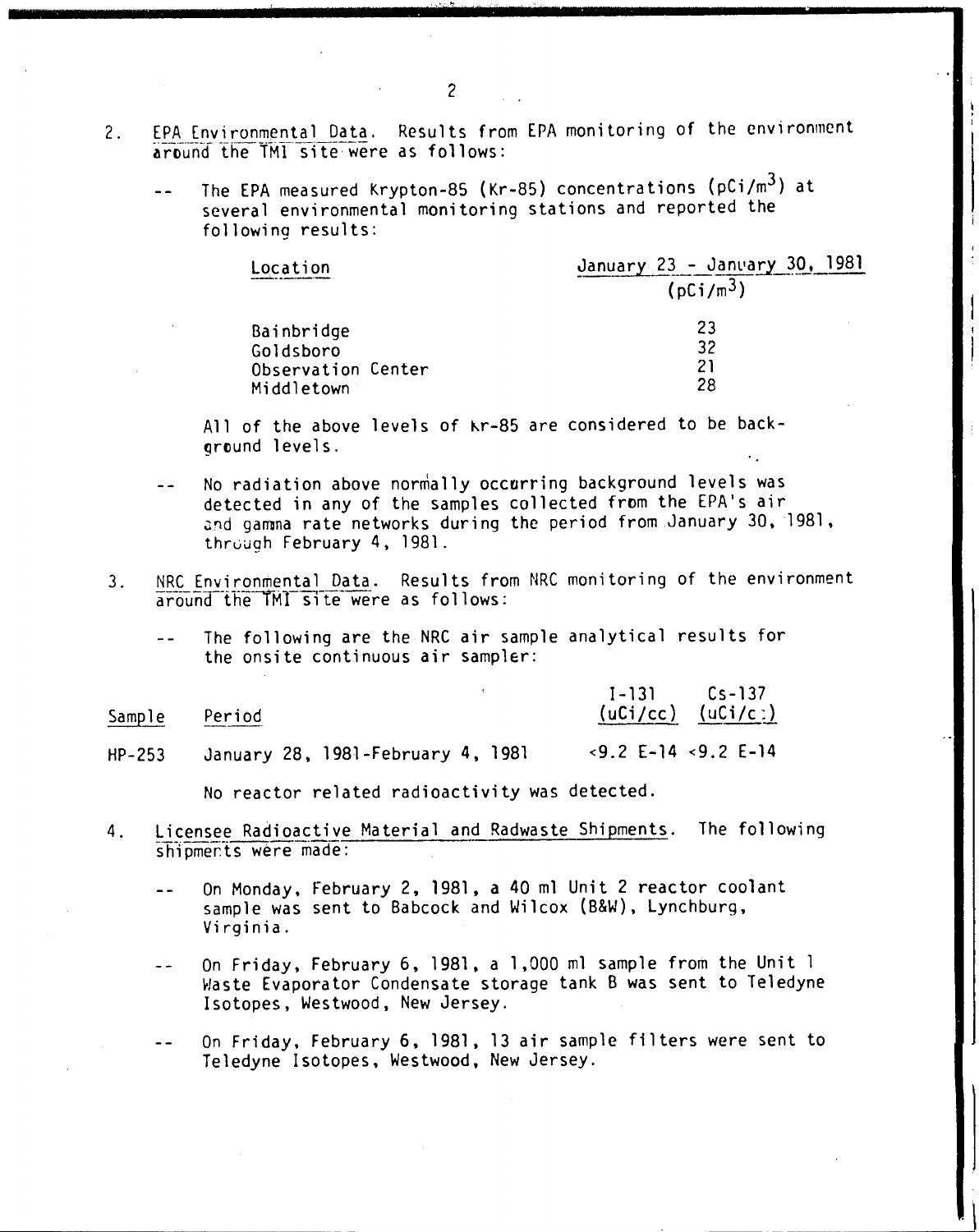## Major Activities

1. Reactor Building Entry. The reactor building (RB) entry scheduled for February 3 and 5, 1981, was completed as planned. A total of 32 persons entered the P.B during the two day period. Closed circuit television (CCTV) was installed on two levels of the RB. Additional work was performed on the inoperative source range neutron monitor, and decontamination experiments were continued. Based on preliminary indicators (dosimeters), approximately 12 man rem of exposure were accumulated by the entry personnel. The maximum individual whole body exposure, as recorded by digital dosimeter, was 765 mr. Approximately 11 curies of Kr-85 were released to the environment during the preentry purge.

A total of eight CCTV cameras were installed inside the RB. Seven of the eight cameras are operable and are producing a detailed and clear image on the monitors. The inoperable camera appears to have a wiring problem and is scheduled for repair ir approximately, three weeks, during the next RB entry.

Additional measurements were conducted on the NI-2 source range neutron monitor and the associated cables. The results of the measurements can not be assessed until the data measuring equipment is decontaminated. However, a previously identified fault in one of the cables may have been repaired and it is possible that reactor neutron activity may be displayed on the NI-2 channel after a preamplifier is attached to the system. A preamplifier which can be installed outside the RB has been ordered from Westinghouse.

The decontamination experiments using various decontamination solutions and strippable coatings were performed as planned. The experiments were recorded on video tape using the newly installed CCTV system.

The tasks inside the RB required more time than originally planned. Delays resulted when a technician felt nauseous while connecting CCTV cables, and requested to leave the containment. The February 5, 1981, entry was delayed for approximately one hour after a closing coil in a heater for the purge system failed. Work was performed in the RB for approximately 13 and 1/2 hours during the two day period.

- 2. Submerged Oemineralizer System (50S). Initial testing of completed portions of the 50S is in progress while construction is ongoing. The testing verifies the proper operation of equipment and does not involve processing radioactive water. The licensee is preparing an update to the Technical Evaluation Report which should be available for NRC review by the end of February.
- 3. Contaminated Building Expansion Joint. The onsite TMI Program Office has reviewed the icensee's report of the source of the contamination in the building expansion joint. The licensee is being requested to provide additional information so that the Program Office can complete its' analysis of this problem.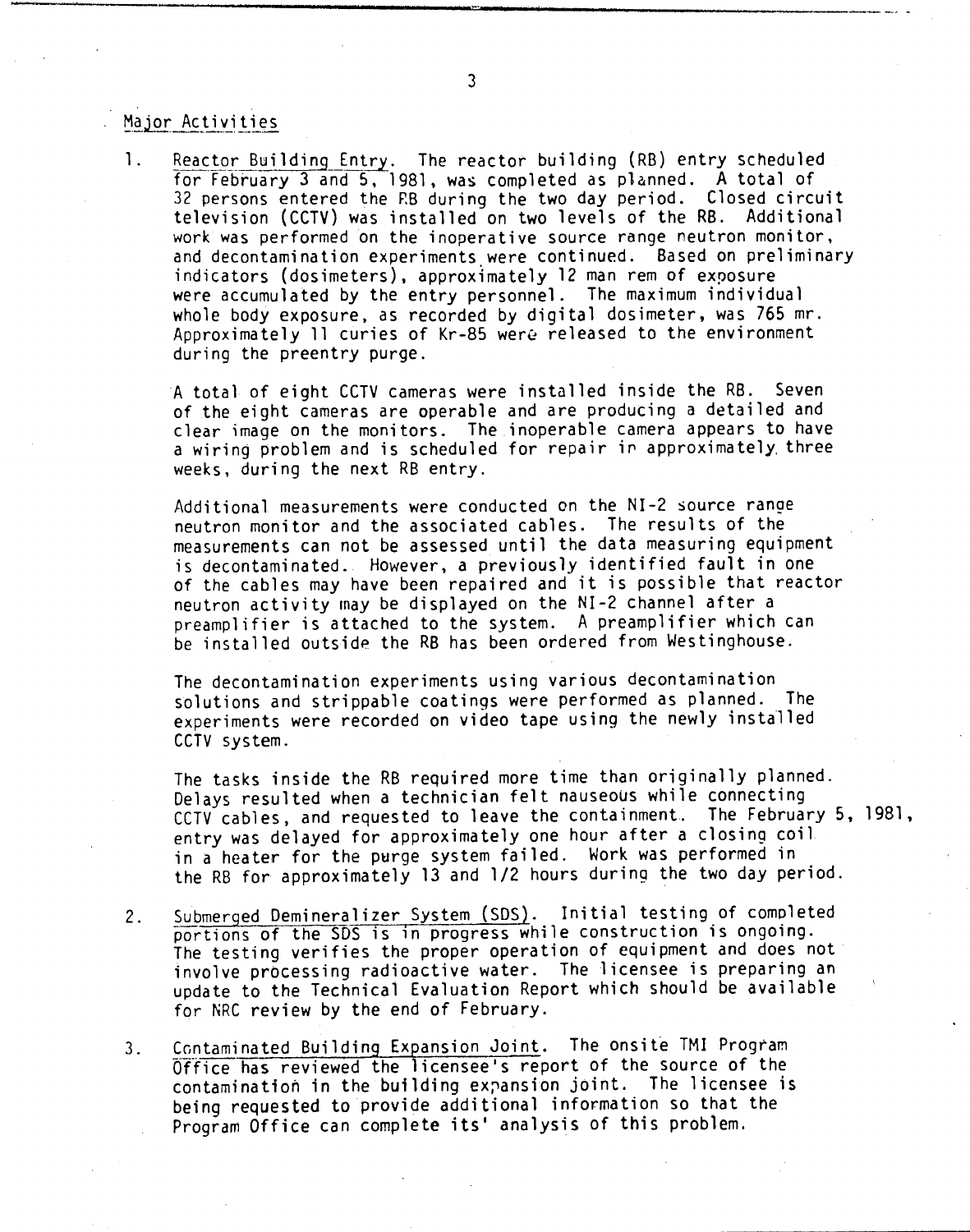- Ground Water Monitoring Status. The cesium analysis results for monitor well No. 2 have been received for well samples taken on January 21 and 28, 1981. The cesium analysis indicates activity in monitor well No. 2 has decreased from the levels reported in the previous Weekly Status Report. The January 28, 1981, well sample indicates that cesium-134 is less than the lower limit of detection (5.0 picocuries per liter) and cesium-137 is 7.7 picocuries per liter. There was no appreciable change in tritium concentrations and no other radioisotopes identified in the samples taken through December 24, 1980, from the other wells.
- $5<sub>1</sub>$ Solid Waste Staging Facility Sump Contamination (formerly referred to as the Long Term Storage Sump). The Ticensee has issued a report which addresses the source of the activity found in the sump of the solid waste staging facility. There is concern that the trace quantities of radioactive cesium and tritium which were detected in the sump may indicate that one of the stored EPICOR liners is leaking. The licensee's report concludes that the most probable source of the detected radioactivity is liner external contamination and vapors released through pipe plugs. The NRC staff is reviewing the report.

After the sump activity was detected, drains from the A and B solid waste staging modules wire bagged to collect concentrated samples of any leakage. Following the rainfall during the weekend of January 31, 1981, the module A collecting bag filled sufficiently to provide a sample volume of water. This water has been sent off site for analysis. The results of this analysis may provide additional information on the status of liner integrity.